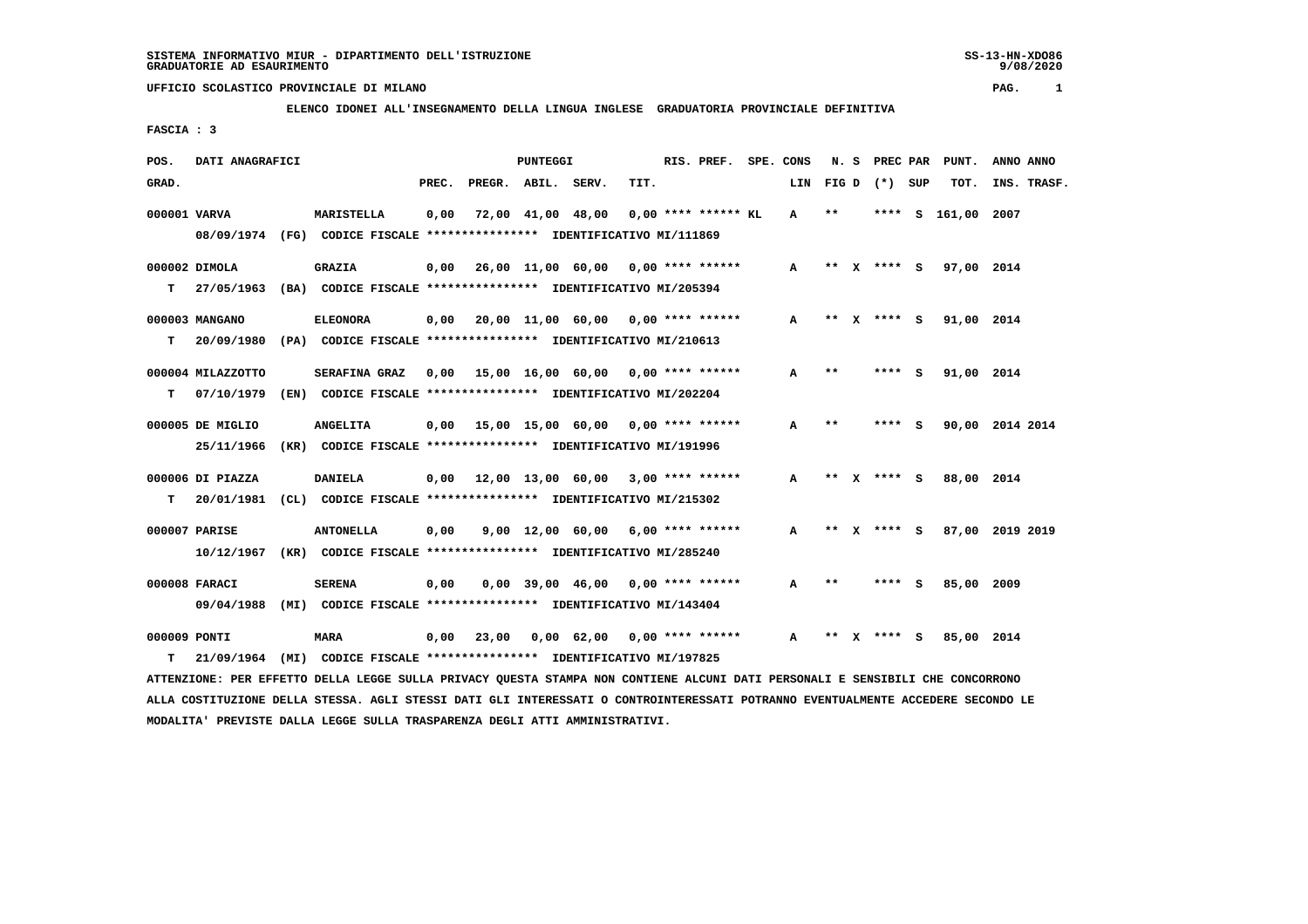**ELENCO IDONEI ALL'INSEGNAMENTO DELLA LINGUA INGLESE GRADUATORIA PROVINCIALE DEFINITIVA**

 **FASCIA : 3**

| POS.         | DATI ANAGRAFICI  |                                                                                                                               |       |                    | PUNTEGGI |                                            |      | RIS. PREF. SPE. CONS |   | N.S   |                  | PREC PAR PUNT.         | ANNO ANNO |             |
|--------------|------------------|-------------------------------------------------------------------------------------------------------------------------------|-------|--------------------|----------|--------------------------------------------|------|----------------------|---|-------|------------------|------------------------|-----------|-------------|
| GRAD.        |                  |                                                                                                                               | PREC. | PREGR. ABIL. SERV. |          |                                            | TIT. |                      |   |       | LIN FIGD (*) SUP | TOT.                   |           | INS. TRASF. |
|              | 000010 LOTITO    | <b>VINCENZA</b>                                                                                                               | 0,00  |                    |          | $12,00$ $11,00$ $60,00$ $0,00$ **** ****** |      |                      | A | $* *$ | **** S           | 83,00 2014             |           |             |
| T.           | 02/09/1981       | (MI) CODICE FISCALE **************** IDENTIFICATIVO MI/196119                                                                 |       |                    |          |                                            |      |                      |   |       |                  |                        |           |             |
|              | 000011 LENTINI   | <b>GIUSEPPA</b>                                                                                                               |       |                    |          | $0,00$ 18,00 16,00 48,00 0,00 **** ******  |      |                      | A | $* *$ | **** S           | 82,00 2007 2007        |           |             |
|              |                  | 01/01/1963 (AG) CODICE FISCALE *************** IDENTIFICATIVO MI/106887                                                       |       |                    |          |                                            |      |                      |   |       |                  |                        |           |             |
|              | 000012 CALVARUSO | VALERIA                                                                                                                       | 0,00  |                    |          | 21,00  0,00  58,00  3,00  ****  ******     |      |                      | A |       |                  | ** X **** S 82,00 2014 |           |             |
| T.           | 15/01/1981       | (TP) CODICE FISCALE **************** IDENTIFICATIVO MI/220507                                                                 |       |                    |          |                                            |      |                      |   |       |                  |                        |           |             |
| 000013 SERIO |                  | <b>SILVIA</b>                                                                                                                 | 0,00  |                    |          | $0,00$ 39,00 42,00 0,00 **** ******        |      |                      | A | $* *$ | **** S           | 81,00 2009             |           |             |
|              | 25/01/1987       | (MI) CODICE FISCALE **************** IDENTIFICATIVO MI/144174                                                                 |       |                    |          |                                            |      |                      |   |       |                  |                        |           |             |
|              | 000014 PAGLIANO  | <b>SARA</b>                                                                                                                   |       |                    |          | $0,00$ 17,00 16,00 48,00 0,00 **** ******  |      |                      | A | $* *$ | **** S           | 81,00 2014             |           |             |
|              |                  | T 19/08/1972 (TO) CODICE FISCALE *************** IDENTIFICATIVO MI/212244                                                     |       |                    |          |                                            |      |                      |   |       |                  |                        |           |             |
|              | 000015 SAPONE    | <b>FRANCESCA</b>                                                                                                              | 0,00  |                    |          | 5,00 18,00 48,00 9,00 **** ****** J A      |      |                      |   |       | ** x **** s      | 80,00 2019 2019        |           |             |
| т            |                  | 02/04/1974 (CE) CODICE FISCALE **************** IDENTIFICATIVO MI/285558                                                      |       |                    |          |                                            |      |                      |   |       |                  |                        |           |             |
| 000016 MACI  |                  | MARIACRISTINA                                                                                                                 | 0,00  |                    |          | 15,00 0,00 54,00 9,00 **** ******          |      |                      | A | $***$ | **** S           | 78,00 2014             |           |             |
| т            | 07/12/1965       | (MI) CODICE FISCALE **************** IDENTIFICATIVO MI/209099                                                                 |       |                    |          |                                            |      |                      |   |       |                  |                        |           |             |
|              | 000017 ZECCHILLI | <b>CRISTINA</b>                                                                                                               |       |                    |          | $0,00$ 18,00 0,00 54,00 3,00 **** ******   |      |                      | A | $* *$ | **** S           | 75,00 2014             |           |             |
| т            | 22/09/1975       | (MI) CODICE FISCALE **************** IDENTIFICATIVO MI/196785                                                                 |       |                    |          |                                            |      |                      |   |       |                  |                        |           |             |
|              | 000018 CRUCITO   | <b>ROSARIO</b>                                                                                                                |       |                    |          | $0,00$ 10,00 11,00 50,00 3,00 **** ******  |      |                      | A | $* *$ | **** S           | 74,00 2014             |           |             |
| т            | 14/05/1979       | (SA) CODICE FISCALE *************** IDENTIFICATIVO MI/212756                                                                  |       |                    |          |                                            |      |                      |   |       |                  |                        |           |             |
|              |                  | ATTENZIONE: PER EFFETTO DELLA LEGGE SULLA PRIVACY QUESTA STAMPA NON CONTIENE ALCUNI DATI PERSONALI E SENSIBILI CHE CONCORRONO |       |                    |          |                                            |      |                      |   |       |                  |                        |           |             |

 **ALLA COSTITUZIONE DELLA STESSA. AGLI STESSI DATI GLI INTERESSATI O CONTROINTERESSATI POTRANNO EVENTUALMENTE ACCEDERE SECONDO LE MODALITA' PREVISTE DALLA LEGGE SULLA TRASPARENZA DEGLI ATTI AMMINISTRATIVI.**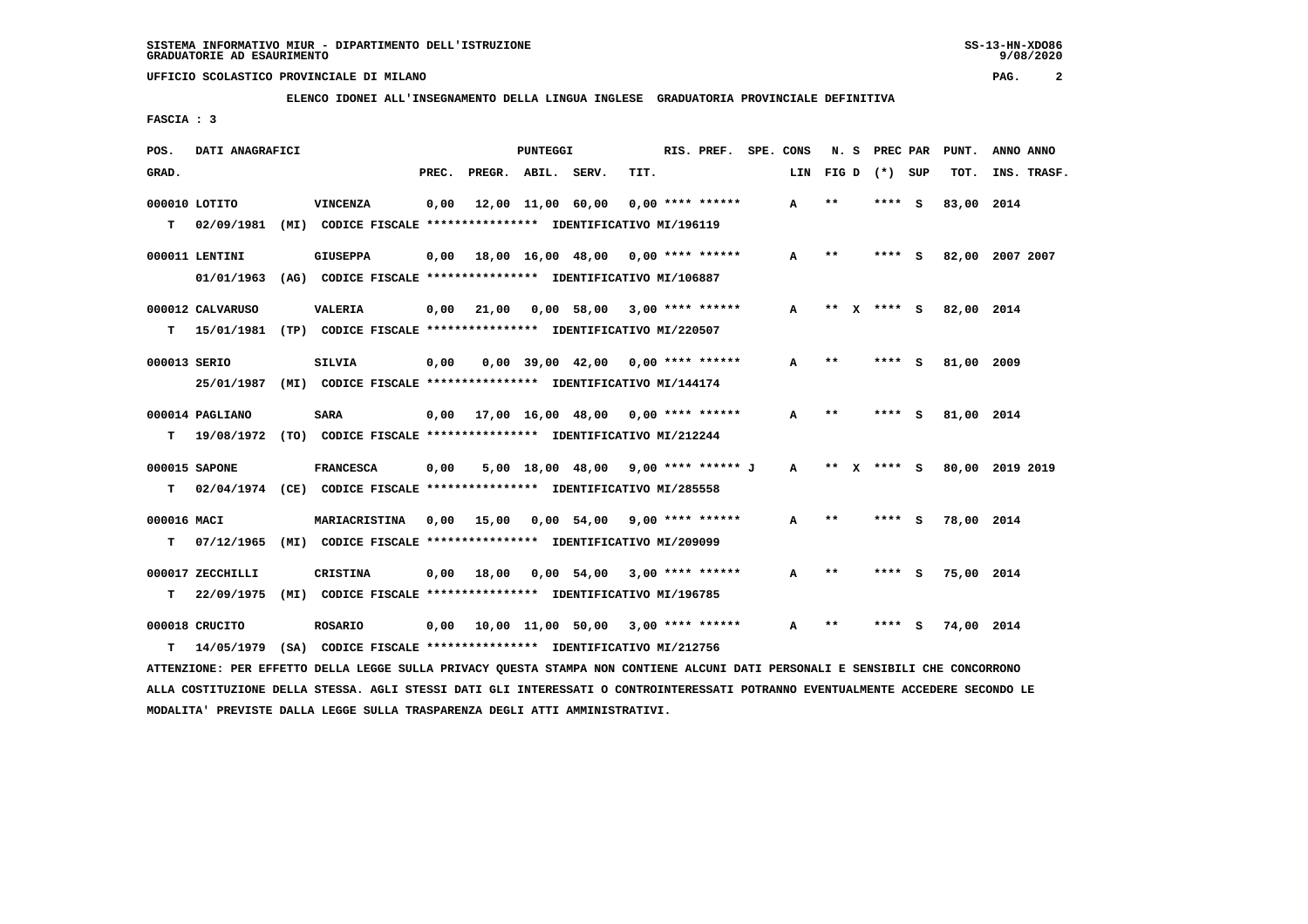**ELENCO IDONEI ALL'INSEGNAMENTO DELLA LINGUA INGLESE GRADUATORIA PROVINCIALE DEFINITIVA**

 **FASCIA : 3**

| POS.         | DATI ANAGRAFICI              |                                                                                |       |                    | <b>PUNTEGGI</b> |                                                   |      | RIS. PREF. SPE. CONS |              | N. S            | PREC PAR |          | PUNT.      | ANNO ANNO       |
|--------------|------------------------------|--------------------------------------------------------------------------------|-------|--------------------|-----------------|---------------------------------------------------|------|----------------------|--------------|-----------------|----------|----------|------------|-----------------|
| GRAD.        |                              |                                                                                | PREC. | PREGR. ABIL. SERV. |                 |                                                   | TIT. |                      | LIN          | $FIG D (*) SUB$ |          |          | TOT.       | INS. TRASF.     |
|              | 000019 MAROTTA               | SILVIAANGELA                                                                   | 0,00  |                    |                 | 3,00 11,00 60,00                                  |      | $0.00$ **** ******   | A            | $* *$           | ****     | - S      | 74,00 2014 |                 |
| т            | 06/06/1970                   | (MI) CODICE FISCALE **************** IDENTIFICATIVO MI/214624                  |       |                    |                 |                                                   |      |                      |              |                 |          |          |            |                 |
|              | 000020 SIGNORIELLO           | <b>ROBERTA</b>                                                                 | 0,00  |                    |                 | $0.00$ 13.00 60.00 0.00 **** ******               |      |                      | A            | $* *$           | **** S   |          | 73,00 2014 |                 |
| т            | 04/01/1982                   | (BN) CODICE FISCALE **************** IDENTIFICATIVO MI/194754                  |       |                    |                 |                                                   |      |                      |              |                 |          |          |            |                 |
|              | 000021 BAGNATO               | <b>FABRIZIO</b>                                                                | 0,00  | 19,00              |                 | $0.00 \quad 48.00 \quad 6.00 \quad *** \quad ***$ |      |                      | A            | $* *$           | ****     | - S      | 73,00 2014 |                 |
| т            |                              | 13/08/1979 (RC) CODICE FISCALE **************** IDENTIFICATIVO MI/232840       |       |                    |                 |                                                   |      |                      |              |                 |          |          |            |                 |
|              | 000022 ACCARDI               | LOREDANA                                                                       | 0,00  |                    |                 | 33,00 16,00 24,00 0,00 **** ******                |      |                      | А            | $* *$           | ****     | <b>S</b> |            | 73,00 2019 2019 |
|              |                              | 01/01/1969 (PA) CODICE FISCALE *************** IDENTIFICATIVO MI/285060        |       |                    |                 |                                                   |      |                      |              |                 |          |          |            |                 |
|              | 000023 RUBBINO               | <b>ROSANNA</b>                                                                 | 0,00  |                    |                 | 11,00 15,00 40,00 6,00 **** ******                |      |                      | A            | $* *$           | **** S   |          |            | 72,00 2019 2019 |
|              | 30/11/1973                   | (CT) CODICE FISCALE *************** IDENTIFICATIVO MI/285214                   |       |                    |                 |                                                   |      |                      |              |                 |          |          |            |                 |
|              | 000024 MARGIORE              | <b>FRANCESCA</b>                                                               | 0,00  |                    |                 | $0,00$ 15,00 48,00 9,00 **** ******               |      |                      | $\mathbf{A}$ | $**$            | **** S   |          |            | 72,00 2019 2019 |
|              | 11/05/1966                   | (NA) CODICE FISCALE **************** IDENTIFICATIVO MI/285268                  |       |                    |                 |                                                   |      |                      |              |                 |          |          |            |                 |
| 000025 ZONER |                              | <b>EMANUELA</b>                                                                | 0,00  | 17,00              |                 | $0,00$ 48,00 6,00 **** ******                     |      |                      | A            | $* *$           | ****     | - 5      | 71,00 2014 |                 |
| т            | 22/11/1977                   | (MI) CODICE FISCALE **************** IDENTIFICATIVO MI/220905                  |       |                    |                 |                                                   |      |                      |              |                 |          |          |            |                 |
|              | 000026 FRANTINI              | MICHELA                                                                        | 0,00  |                    |                 | $7,00$ 16,00 48,00 0,00 **** ******               |      |                      | A            | $* *$           | ****     | - S      | 71,00 2014 |                 |
| т            | 04/02/1983                   | (MI) CODICE FISCALE **************** IDENTIFICATIVO MI/208787                  |       |                    |                 |                                                   |      |                      |              |                 |          |          |            |                 |
|              |                              |                                                                                |       |                    |                 |                                                   |      |                      |              | **              |          |          |            |                 |
| т            | 000027 LABRUNA<br>11/10/1969 | <b>ANGELO</b><br>(AV) CODICE FISCALE **************** IDENTIFICATIVO MI/215076 | 0,00  | 14,00              |                 | $0,00$ 54,00 0,00 **** ******                     |      |                      | A            |                 |          |          | 68,00 2014 |                 |
|              |                              |                                                                                |       |                    |                 |                                                   |      |                      |              |                 |          |          |            |                 |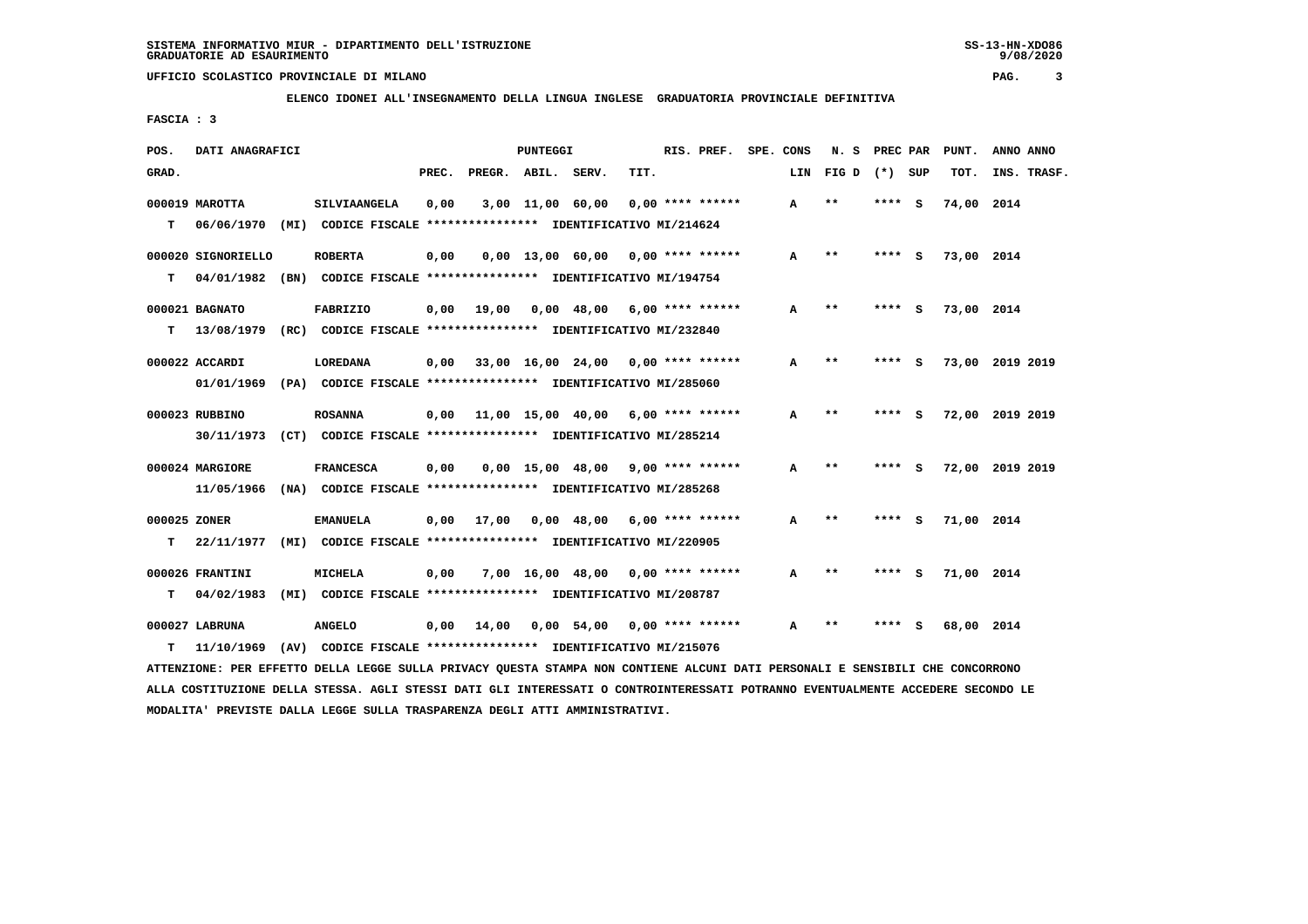**ELENCO IDONEI ALL'INSEGNAMENTO DELLA LINGUA INGLESE GRADUATORIA PROVINCIALE DEFINITIVA**

 **FASCIA : 3**

| POS.  | DATI ANAGRAFICI     |                                                                                                                               |       |                    | PUNTEGGI |                                                   |      | RIS. PREF.         | SPE. CONS | N. S            |          |        | PREC PAR | PUNT.           | ANNO ANNO |             |
|-------|---------------------|-------------------------------------------------------------------------------------------------------------------------------|-------|--------------------|----------|---------------------------------------------------|------|--------------------|-----------|-----------------|----------|--------|----------|-----------------|-----------|-------------|
| GRAD. |                     |                                                                                                                               | PREC. | PREGR. ABIL. SERV. |          |                                                   | TIT. |                    | LIN       | $FIG D (*) SUB$ |          |        |          | TOT.            |           | INS. TRASF. |
|       | 000028 SPINELLI     | <b>SARA</b>                                                                                                                   | 0,00  |                    |          | 7,00 13,00 48,00                                  |      | $0.00$ **** ****** | A         | $***$           | X **** S |        |          | 68,00 2014      |           |             |
| т     | 26/03/1983          | (CO) CODICE FISCALE **************** IDENTIFICATIVO MI/199063                                                                 |       |                    |          |                                                   |      |                    |           |                 |          |        |          |                 |           |             |
|       | 000029 DI RIENZO    | ADA                                                                                                                           | 0,00  |                    |          | $6,00$ 13,00 40,00 6,00 **** ******               |      |                    | A         | $* *$           |          | **** S |          | 65,00 2019 2019 |           |             |
| т     | 18/02/1976          | (AO) CODICE FISCALE **************** IDENTIFICATIVO MI/285285                                                                 |       |                    |          |                                                   |      |                    |           |                 |          |        |          |                 |           |             |
|       | 000030 SEMINARA     | NADIAPIA                                                                                                                      | 0,00  |                    |          | $0,00$ 13,00 50,00 0,00 **** ******               |      |                    | A         | $***$           |          | **** S |          | 63,00 2014      |           |             |
| т     |                     | 10/08/1972 (TO) CODICE FISCALE **************** IDENTIFICATIVO MI/231092                                                      |       |                    |          |                                                   |      |                    |           |                 |          |        |          |                 |           |             |
|       | 000031 CICCONE      | <b>FRANCESCA</b>                                                                                                              | 0,00  | 23,00              |          | $0,00$ 36,00 3,00 **** ******                     |      |                    | A         | $***$           |          | **** S |          | 62,00 2019 2019 |           |             |
| т     |                     | 10/01/1984 (AV) CODICE FISCALE **************** IDENTIFICATIVO MI/285357                                                      |       |                    |          |                                                   |      |                    |           |                 |          |        |          |                 |           |             |
|       | 000032 SANTAMBROGIO | <b>SIMONA</b>                                                                                                                 | 0,00  |                    |          | $0,00$ 12,00 48,00 0,00 **** ******               |      |                    | A         | $***$           |          | ****   | - 5      | 60,00 2014      |           |             |
| т     |                     | 27/07/1965 (MI) CODICE FISCALE **************** IDENTIFICATIVO MI/208272                                                      |       |                    |          |                                                   |      |                    |           |                 |          |        |          |                 |           |             |
|       | 000033 COLZANI      | MARIACHIARA                                                                                                                   | 0,00  | 11,00              |          | $0.00 \quad 48.00 \quad 0.00 \quad *** \quad ***$ |      |                    | A         | $**$            |          | **** S |          | 59,00 2014      |           |             |
| т     |                     | 07/05/1981 (MI) CODICE FISCALE *************** IDENTIFICATIVO MI/197587                                                       |       |                    |          |                                                   |      |                    |           |                 |          |        |          |                 |           |             |
|       | 000034 CHIAVAROLI   | <b>SONIA</b>                                                                                                                  | 0,00  | 20,00              |          | 0,00 36,00                                        |      | $3,00$ **** ****** | A         | $* *$           |          | **** S |          | 59,00 2019 2019 |           |             |
| т     | 24/08/1968          | (EE) CODICE FISCALE **************** IDENTIFICATIVO MI/285346                                                                 |       |                    |          |                                                   |      |                    |           |                 |          |        |          |                 |           |             |
|       | 000035 MANDUZIO     | COSTANTINA                                                                                                                    | 0,00  | 12,00              |          | $0,00$ 46,00 0,00 **** ******                     |      |                    | A         | $* *$           |          | **** S |          | 58,00 2014      |           |             |
| т     |                     | 24/01/1971 (FG) CODICE FISCALE *************** IDENTIFICATIVO MI/221891                                                       |       |                    |          |                                                   |      |                    |           |                 |          |        |          |                 |           |             |
|       | 000036 SORRENTINO   | <b>VERONICA</b>                                                                                                               | 0,00  |                    |          | $0,00$ 14,00 36,00 6,00 **** ******               |      |                    | A         | $* *$           |          |        | - S      | 56,00 2019 2019 |           |             |
| т     | 30/05/1981          | (NA) CODICE FISCALE **************** IDENTIFICATIVO MI/285408                                                                 |       |                    |          |                                                   |      |                    |           |                 |          |        |          |                 |           |             |
|       |                     | ATTENZIONE: PER EFFETTO DELLA LEGGE SULLA PRIVACY QUESTA STAMPA NON CONTIENE ALCUNI DATI PERSONALI E SENSIBILI CHE CONCORRONO |       |                    |          |                                                   |      |                    |           |                 |          |        |          |                 |           |             |

 **ALLA COSTITUZIONE DELLA STESSA. AGLI STESSI DATI GLI INTERESSATI O CONTROINTERESSATI POTRANNO EVENTUALMENTE ACCEDERE SECONDO LE MODALITA' PREVISTE DALLA LEGGE SULLA TRASPARENZA DEGLI ATTI AMMINISTRATIVI.**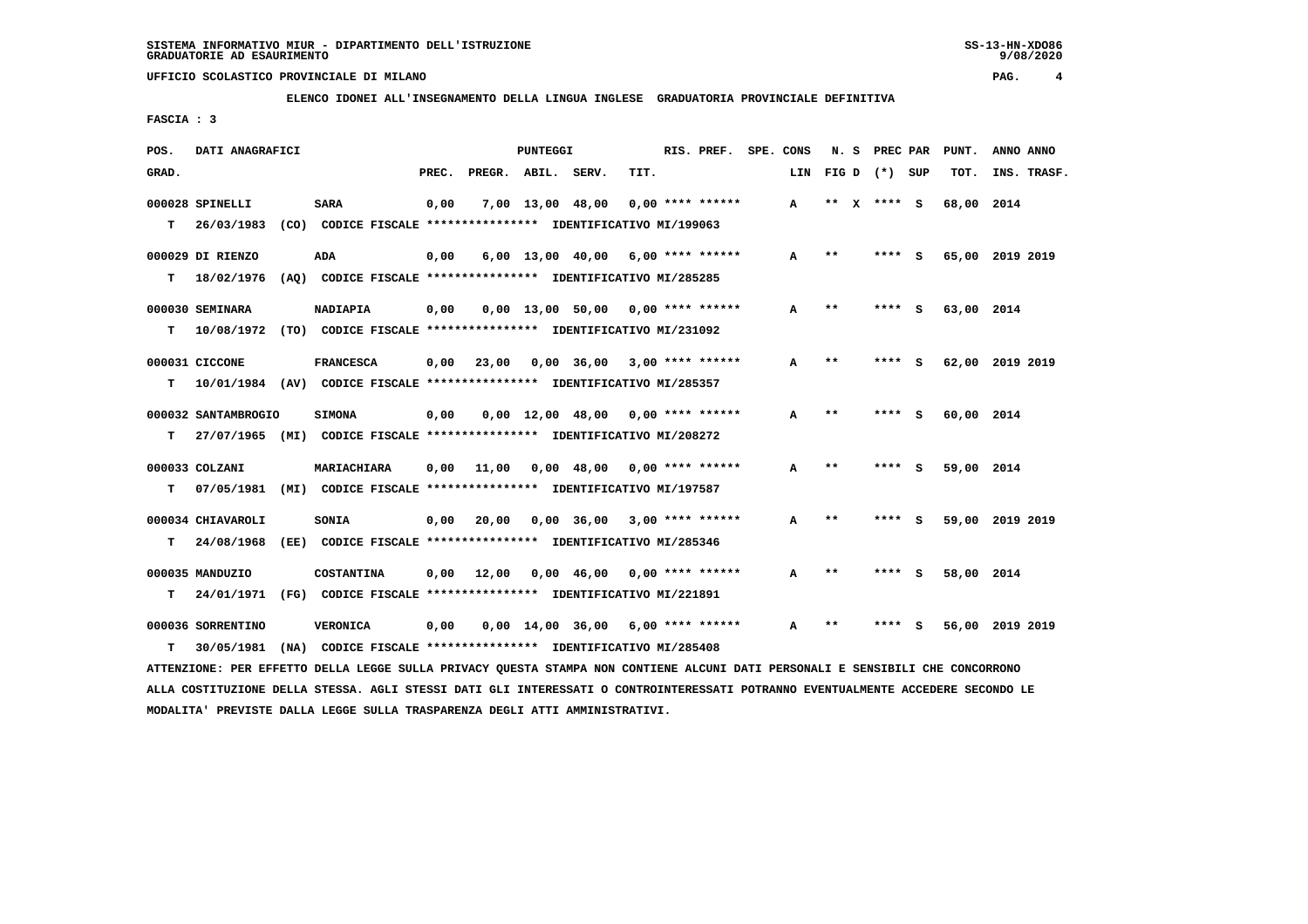**ELENCO IDONEI ALL'INSEGNAMENTO DELLA LINGUA INGLESE GRADUATORIA PROVINCIALE DEFINITIVA**

 **FASCIA : 3**

| POS.         | DATI ANAGRAFICI   |                                                                          |       |                    | PUNTEGGI |                                                               |      | RIS. PREF.         | SPE. CONS |     | N. S       |      | PREC PAR        | PUNT.      | ANNO ANNO       |
|--------------|-------------------|--------------------------------------------------------------------------|-------|--------------------|----------|---------------------------------------------------------------|------|--------------------|-----------|-----|------------|------|-----------------|------------|-----------------|
| GRAD.        |                   |                                                                          | PREC. | PREGR. ABIL. SERV. |          |                                                               | TIT. |                    |           | LIN |            |      | FIG D $(*)$ SUP | TOT.       | INS. TRASF.     |
|              | 000037 FUCCIO     | <b>MARIA TERESA</b>                                                      | 0,00  | 11,00              |          | 0,00 38,00                                                    |      | $6.00$ **** ****** |           | A   | $**$       |      | **** S          | 55,00 2014 |                 |
| т            | 20/12/1978        | (CE) CODICE FISCALE **************** IDENTIFICATIVO MI/197748            |       |                    |          |                                                               |      |                    |           |     |            |      |                 |            |                 |
|              | 000038 DI BITONTO | MIRELLA SOFIA                                                            | 0,00  |                    |          | $0,00$ 42,00 12,00 0,00 **** ******                           |      |                    |           | A   | $***$<br>X |      | **** $S$        | 54,00 2007 |                 |
|              | 02/07/1963        | (MI) CODICE FISCALE **************** IDENTIFICATIVO MI/112425            |       |                    |          |                                                               |      |                    |           |     |            |      |                 |            |                 |
|              | 000039 BUCCHERI   | <b>SALVINA</b>                                                           | 0,00  | 18,00              |          | $0,00$ 36,00 0,00 **** ****** J                               |      |                    |           | A   | $***$      |      | **** S          | 54,00 2014 |                 |
| т            |                   | 15/07/1983 (SR) CODICE FISCALE **************** IDENTIFICATIVO MI/233024 |       |                    |          |                                                               |      |                    |           |     |            |      |                 |            |                 |
|              | 000040 PADUANO    | <b>AGNESE</b>                                                            | 0,00  |                    |          | $4,00$ 11,00 36,00 3,00 **** ******                           |      |                    |           | A   | $* *$      |      | **** S          |            | 54,00 2019 2019 |
|              | 07/11/1970        | (NA) CODICE FISCALE **************** IDENTIFICATIVO MI/326694            |       |                    |          |                                                               |      |                    |           |     |            |      |                 |            |                 |
|              | 000041 SALAMONE   | <b>ANGELA</b>                                                            | 0,00  | 14,00              |          | $0,00$ 36,00 3,00 **** ******                                 |      |                    |           | A   | $* *$      |      | **** S          | 53,00 2014 |                 |
| т            | 28/06/1982        | (AG) CODICE FISCALE **************** IDENTIFICATIVO MI/233196            |       |                    |          |                                                               |      |                    |           |     |            |      |                 |            |                 |
|              | 000042 REPETTO    | <b>FRANCESCA</b>                                                         | 0,00  |                    |          | $0,00$ 15,00 29,00 9,00 **** ******                           |      |                    |           | A   | $* *$      |      | **** S          |            | 53,00 2016 2016 |
|              | 07/01/1973        | (ME) CODICE FISCALE *************** IDENTIFICATIVO MI/232628             |       |                    |          |                                                               |      |                    |           |     |            |      |                 |            |                 |
| 000043 ZITO  |                   | <b>ANNAMARIA</b>                                                         | 0,00  |                    |          | $0.00 \quad 40.00 \quad 12.00 \quad 1.00 \quad *** \quad ***$ |      |                    |           | А   | * *        | **** | - S             |            | 53,00 2019 2019 |
|              | 29/01/1980        | (KR) CODICE FISCALE **************** IDENTIFICATIVO MI/285116            |       |                    |          |                                                               |      |                    |           |     |            |      |                 |            |                 |
|              | 000044 CAPUANO    | <b>DOMENICO</b>                                                          | 0,00  | 11,00              |          | $0.00$ 36.00 3.00 **** ******                                 |      |                    |           | А   | $***$      |      | **** S          |            | 50,00 2019 2019 |
| т            | 09/03/1980        | (CE) CODICE FISCALE **************** IDENTIFICATIVO MI/285112            |       |                    |          |                                                               |      |                    |           |     |            |      |                 |            |                 |
| 000045 MUSTO |                   | <b>MANUELA</b>                                                           | 0,00  | 11,00              |          | 0,00 30,00                                                    |      | $6,00$ **** ****** |           | A   | * *        | **** | s               | 47,00 2014 |                 |
| т            | 28/02/1981        | (AV) CODICE FISCALE **************** IDENTIFICATIVO MI/231657            |       |                    |          |                                                               |      |                    |           |     |            |      |                 |            |                 |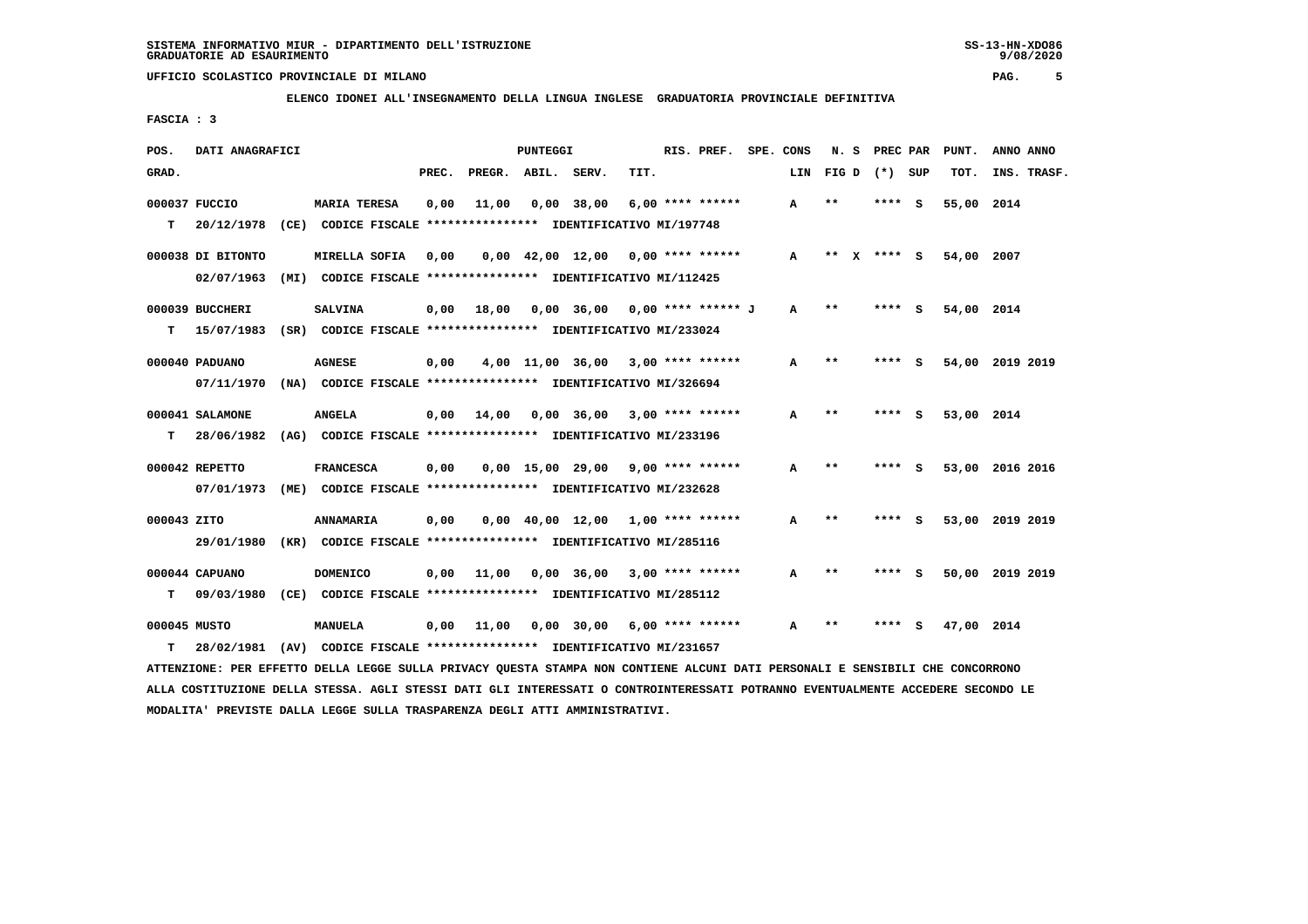**ELENCO IDONEI ALL'INSEGNAMENTO DELLA LINGUA INGLESE GRADUATORIA PROVINCIALE DEFINITIVA**

 **FASCIA : 3**

| POS.         | DATI ANAGRAFICI   |                                                                                                                               |       |                    | <b>PUNTEGGI</b> |                                     |      | RIS. PREF.         | SPE. CONS |     | N.S   | PREC PAR |     | PUNT.           | ANNO ANNO |             |
|--------------|-------------------|-------------------------------------------------------------------------------------------------------------------------------|-------|--------------------|-----------------|-------------------------------------|------|--------------------|-----------|-----|-------|----------|-----|-----------------|-----------|-------------|
| GRAD.        |                   |                                                                                                                               | PREC. | PREGR. ABIL. SERV. |                 |                                     | TIT. |                    |           | LIN | FIG D | $(*)$    | SUP | TOT.            |           | INS. TRASF. |
|              | 000046 VESCIO     | <b>ANGELA</b>                                                                                                                 | 0,00  | 15,00              |                 | 0.00 28.00                          |      | $3,00$ **** ****** |           | A   | $* *$ | ****     | - S | 46,00 2014      |           |             |
| т            | 18/06/1978        | (CZ) CODICE FISCALE **************** IDENTIFICATIVO MI/233659                                                                 |       |                    |                 |                                     |      |                    |           |     |       |          |     |                 |           |             |
|              | 000047 FILIPPONE  | RITA                                                                                                                          | 0,00  |                    |                 | $3,00$ 16,00 24,00 0,00 **** ****** |      |                    |           | A   | **    |          | - S | 43,00 2019 2019 |           |             |
|              |                   | 30/01/1974 (PA) CODICE FISCALE *************** IDENTIFICATIVO MI/285449                                                       |       |                    |                 |                                     |      |                    |           |     |       |          |     |                 |           |             |
|              | 000048 PULVIRENTI | <b>FRANCESCA</b>                                                                                                              | 0,00  |                    |                 | $0,00$ 16,00 24,00 0,00 **** ****** |      |                    |           | А   | $**$  | **** S   |     | 40,00 2019 2019 |           |             |
|              |                   | 03/04/1977 (CT) CODICE FISCALE **************** IDENTIFICATIVO MI/285527                                                      |       |                    |                 |                                     |      |                    |           |     |       |          |     |                 |           |             |
|              | 000049 BARONE     | <b>FABIANA</b>                                                                                                                | 0,00  |                    |                 | $0,00$ 13,00 24,00 0,00 **** ****** |      |                    |           | A   | $* *$ | ****     | - 5 | 37,00 2019 2007 |           |             |
|              | 27/02/1965        | (PA) CODICE FISCALE **************** IDENTIFICATIVO MI/107420                                                                 |       |                    |                 |                                     |      |                    |           |     |       |          |     |                 |           |             |
|              | 000050 PARMENDOLA | <b>ROSA</b>                                                                                                                   | 0,00  |                    |                 | $3,00$ 17,00 14,00 0,00 **** ****** |      |                    |           | A   | $***$ | ****     | s   | 34,00           | 2019 2019 |             |
|              | 05/11/1961        | (NA) CODICE FISCALE **************** IDENTIFICATIVO MI/285434                                                                 |       |                    |                 |                                     |      |                    |           |     |       |          |     |                 |           |             |
|              | 000051 INGOGLIA   | <b>MARIA ANTONEL</b>                                                                                                          | 0.00  |                    |                 | $3,00$ 16,00 12,00 0,00 **** ****** |      |                    |           | A   | $**$  | ****     | - S | 31,00 2019 2019 |           |             |
|              | 09/12/1963        | (TP) CODICE FISCALE **************** IDENTIFICATIVO MI/285458                                                                 |       |                    |                 |                                     |      |                    |           |     |       |          |     |                 |           |             |
|              | 000052 MASCARELLA | <b>MARIA ROSARIA</b>                                                                                                          | 0,00  |                    |                 | $3,00$ 15,00 12,00 0,00 **** ****** |      |                    |           | A   | $* *$ | ****     | - 5 | 30,00 2019 2019 |           |             |
|              | 01/10/1971        | (CL) CODICE FISCALE **************** IDENTIFICATIVO MI/285419                                                                 |       |                    |                 |                                     |      |                    |           |     |       |          |     |                 |           |             |
|              | 000053 CARLINO    | <b>GIUSEPPA</b>                                                                                                               | 0,00  |                    | 7,00 17,00      | 0,00                                |      | 0,00 **** ******   |           | A   | $***$ | **** S   |     | 24,00 2004 2004 |           |             |
|              | 06/04/1973        | (CL) CODICE FISCALE *************** IDENTIFICATIVO MI/081839                                                                  |       |                    |                 |                                     |      |                    |           |     |       |          |     |                 |           |             |
| 000054 TORRE |                   | GIUSEPPA IMMA                                                                                                                 | 0,00  |                    | 9,00 15,00      | 0,00                                |      | $0.00$ **** ****** |           | A   | **    |          | s   | 24,00 2019 2019 |           |             |
|              | 23/12/1968        | (RG) CODICE FISCALE **************** IDENTIFICATIVO MI/285548                                                                 |       |                    |                 |                                     |      |                    |           |     |       |          |     |                 |           |             |
|              |                   | ATTENZIONE: PER EFFETTO DELLA LEGGE SULLA PRIVACY QUESTA STAMPA NON CONTIENE ALCUNI DATI PERSONALI E SENSIBILI CHE CONCORRONO |       |                    |                 |                                     |      |                    |           |     |       |          |     |                 |           |             |

 **ALLA COSTITUZIONE DELLA STESSA. AGLI STESSI DATI GLI INTERESSATI O CONTROINTERESSATI POTRANNO EVENTUALMENTE ACCEDERE SECONDO LE MODALITA' PREVISTE DALLA LEGGE SULLA TRASPARENZA DEGLI ATTI AMMINISTRATIVI.**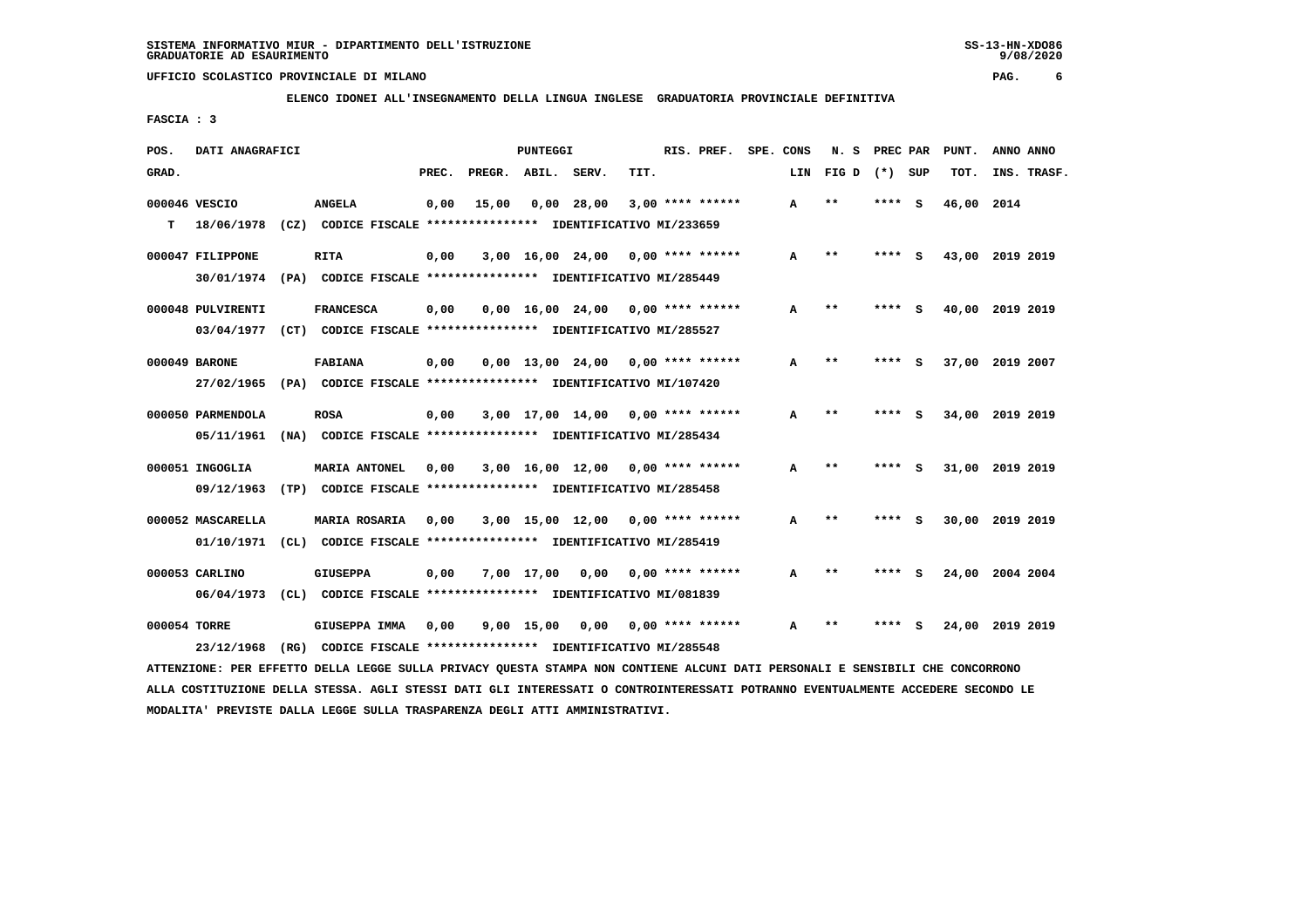**ELENCO IDONEI ALL'INSEGNAMENTO DELLA LINGUA INGLESE GRADUATORIA PROVINCIALE DEFINITIVA**

 **FASCIA : 3**

| POS.         | DATI ANAGRAFICI  |                                                                         |       |              | PUNTEGGI           |       |                           | RIS. PREF.         | SPE. CONS |              | N. S  | PREC PAR        |     | PUNT.      | ANNO ANNO       |
|--------------|------------------|-------------------------------------------------------------------------|-------|--------------|--------------------|-------|---------------------------|--------------------|-----------|--------------|-------|-----------------|-----|------------|-----------------|
| GRAD.        |                  |                                                                         | PREC. | PREGR. ABIL. |                    | SERV. | TIT.                      |                    |           | LIN          |       | FIG D $(*)$ SUP |     | TOT.       | INS. TRASF.     |
|              | 000055 AGOVINO   | <b>MANUELA</b>                                                          | 0,00  |              | 3,00 10,00         | 0,00  |                           | $9,00$ **** ****** |           | A            | $***$ | ****            | - S | 22,00      | 2019 2019       |
|              | 12/09/1977       | (NA) CODICE FISCALE **************** IDENTIFICATIVO MI/285062           |       |              |                    |       |                           |                    |           |              |       |                 |     |            |                 |
|              | 000056 CIRILLO   | <b>MARIA</b>                                                            | 0,00  |              | $6,00$ 15,00       | 0,00  |                           | $0.00$ **** ****** |           | $\mathbf{A}$ | $***$ | **** S          |     | 21,00 2002 |                 |
|              | 18/12/1959       | (KR) CODICE FISCALE **************** IDENTIFICATIVO MI/069140           |       |              |                    |       |                           |                    |           |              |       |                 |     |            |                 |
|              | 000057 FERRARO   | <b>ROSEMARIE</b>                                                        | 0,00  |              | $6,00$ 15,00       | 0,00  |                           | $0.00$ **** ****** |           | A            | **    | ****            | - S |            | 21,00 2019 2019 |
|              |                  | 02/08/1971 (CE) CODICE FISCALE *************** IDENTIFICATIVO MI/285423 |       |              |                    |       |                           |                    |           |              |       |                 |     |            |                 |
| 000058 MAURO |                  | <b>DANIELA</b>                                                          | 0,00  |              | $0,00 \quad 17,00$ | 0,00  |                           | $3,00$ **** ****** |           | A            | **    | **** S          |     | 20,00 2019 |                 |
|              |                  | 29/03/1973 (BN) CODICE FISCALE *************** IDENTIFICATIVO MI/065346 |       |              |                    |       |                           |                    |           |              |       |                 |     |            |                 |
|              | 000059 BARTIROMO | <b>AGNESE</b>                                                           | 0,00  |              | 3,00 16,00         | 0,00  |                           | $0.00$ **** ****** |           | A            | $***$ | **** S          |     |            | 19,00 2019 2019 |
|              | 16/08/1967       | (NA) CODICE FISCALE **************** IDENTIFICATIVO MI/285070           |       |              |                    |       |                           |                    |           |              |       |                 |     |            |                 |
|              | 000060 GUIDA     | <b>VITTORIA</b>                                                         | 0,00  |              | $3,00$ 15,00       |       | $0.00$ $0.00$ **** ****** |                    |           | A            | $* *$ | **** S          |     | 18,00 2002 |                 |
|              | 19/11/1968       | (MT) CODICE FISCALE **************** IDENTIFICATIVO MI/064037           |       |              |                    |       |                           |                    |           |              |       |                 |     |            |                 |
|              | 000061 TORRISI   | <b>SANDRA</b>                                                           | 0,00  |              | $3,00$ 15,00       | 0.00  |                           | $0.00$ **** ****** |           | А            | **    | ****            | - S |            | 18,00 2019 2019 |
|              | 07/01/1976       | (CT) CODICE FISCALE **************** IDENTIFICATIVO MI/285480           |       |              |                    |       |                           |                    |           |              |       |                 |     |            |                 |
|              | 000062 PULLERONE | <b>ROSALBA</b>                                                          | 0,00  |              | $3,00$ 15,00       | 0.00  |                           | $0.00$ **** ****** |           | A            | $***$ | ****            | - S |            | 18,00 2019 2019 |
|              | 05/01/1960       | (CL) CODICE FISCALE **************** IDENTIFICATIVO MI/285526           |       |              |                    |       |                           |                    |           |              |       |                 |     |            |                 |
|              | 000063 LOMBARDO  | <b>GIOVANNA</b>                                                         | 0,00  | 17,00        | 0,00               | 0,00  |                           | $0.00$ **** ****** |           | А            |       | ****            | - 5 | 17,00 2014 |                 |
| т            | 12/12/1977       | (TP) CODICE FISCALE **************** IDENTIFICATIVO MI/191756           |       |              |                    |       |                           |                    |           |              |       |                 |     |            |                 |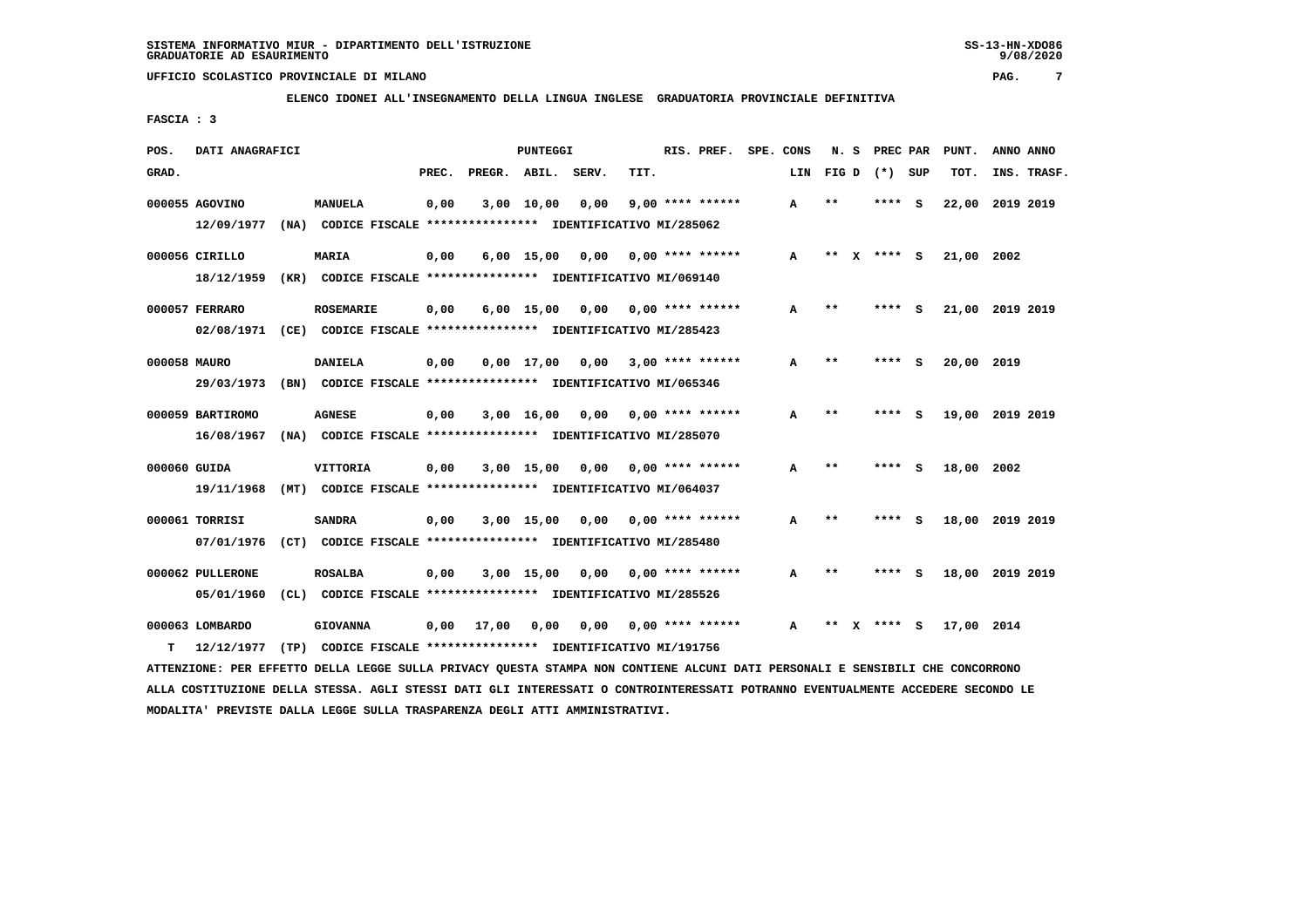**ELENCO IDONEI ALL'INSEGNAMENTO DELLA LINGUA INGLESE GRADUATORIA PROVINCIALE DEFINITIVA**

 **FASCIA : 3**

| POS.         | DATI ANAGRAFICI   |                                                                          |       |              | PUNTEGGI     |       |                                     | RIS. PREF.         | SPE. CONS |     | N. S            | PREC PAR |     | PUNT.           | ANNO ANNO |             |
|--------------|-------------------|--------------------------------------------------------------------------|-------|--------------|--------------|-------|-------------------------------------|--------------------|-----------|-----|-----------------|----------|-----|-----------------|-----------|-------------|
| GRAD.        |                   |                                                                          | PREC. | PREGR. ABIL. |              | SERV. | TIT.                                |                    |           | LIN | FIG D $(*)$ SUP |          |     | TOT.            |           | INS. TRASF. |
|              | 000064 SALADINO   | <b>GIUSEPPE</b>                                                          | 0,00  |              | $0,00$ 17,00 | 0,00  |                                     | $0.00$ **** ****** |           | A   | $* *$           | ****     |     | 17,00 2019      |           |             |
|              | 16/11/1963        | (TP) CODICE FISCALE **************** IDENTIFICATIVO MI/111986            |       |              |              |       |                                     |                    |           |     |                 |          |     |                 |           |             |
|              | 000065 MARTORELLI | <b>ANTONELLA</b>                                                         | 0,00  |              | 0.00 15.00   |       | $0,00$ $0,00$ $***$ **** ******     |                    |           | A   | $* *$           | ****     | - S | 15,00 2019 2019 |           |             |
|              |                   | 14/07/1970 (CT) CODICE FISCALE *************** IDENTIFICATIVO MI/285354  |       |              |              |       |                                     |                    |           |     |                 |          |     |                 |           |             |
| 000066 PUCCI |                   | <b>ROBERTA</b>                                                           | 0,00  | 11,00        | 0,00         | 0,00  |                                     | $0.00$ **** ****** |           | А   | $* *$           | **** S   |     | 11,00 2019 2019 |           |             |
| т            | 16/02/1973        | (RM) CODICE FISCALE **************** IDENTIFICATIVO MI/285511            |       |              |              |       |                                     |                    |           |     |                 |          |     |                 |           |             |
| 000067 PERNA |                   | <b>EMANUELA</b>                                                          | 0,00  |              |              |       | $0,00$ 14,00 60,00 6,00 **** ****** |                    |           | в   | $***$           | **** S   |     | 80,00 2014      |           |             |
| т            |                   | 22/05/1975 (SR) CODICE FISCALE **************** IDENTIFICATIVO MI/208639 |       |              |              |       |                                     |                    |           |     |                 |          |     |                 |           |             |
|              | 000068 MAROTTA    | ENZA                                                                     | 0,00  |              |              |       | $6,00$ 13,00 54,00 0,00 **** ****** |                    |           | в   | $**$            | **** S   |     | 73,00 2014      |           |             |
| т            | 11/10/1983        | (RG) CODICE FISCALE **************** IDENTIFICATIVO MI/220953            |       |              |              |       |                                     |                    |           |     |                 |          |     |                 |           |             |
|              | 000069 PIRRELLO   | <b>VALERIA</b>                                                           | 0,00  |              |              |       | $0,00$ 17,00 48,00 6,00 **** ****** |                    |           | в   | $* *$           | **** S   |     | 71,00 2014      |           |             |
| т            | 31/12/1983        | (PA) CODICE FISCALE **************** IDENTIFICATIVO MI/212844            |       |              |              |       |                                     |                    |           |     |                 |          |     |                 |           |             |
|              | 000070 JAQUINO    | <b>BARBARA</b>                                                           | 0,00  |              |              |       | $6,00$ 15,00 48,00 0,00 **** ****** |                    |           | в   | $* *$           |          |     | 69,00 2014      |           |             |
| т            | 07/02/1978        | (LE) CODICE FISCALE **************** IDENTIFICATIVO MI/221894            |       |              |              |       |                                     |                    |           |     |                 |          |     |                 |           |             |
| 000071 FUMMO |                   | LUIGI                                                                    | 0,00  | 8,00         |              |       | $0,00$ 48,00 12,00 **** ******      |                    |           | в   | $***$           | **** S   |     | 68,00 2014      |           |             |
| т            | 06/03/1982        | (NA) CODICE FISCALE **************** IDENTIFICATIVO MI/233587            |       |              |              |       |                                     |                    |           |     |                 |          |     |                 |           |             |
| 000072 FLORA |                   | VALENTINA                                                                | 0,00  | 6,00         |              |       | $0,00$ 48,00 13,00 **** ******      |                    |           | в   | $***$           | ****     | - s | 67,00 2014      |           |             |
| т            |                   | 23/02/1982 (PZ) CODICE FISCALE **************** IDENTIFICATIVO MI/217629 |       |              |              |       |                                     |                    |           |     |                 |          |     |                 |           |             |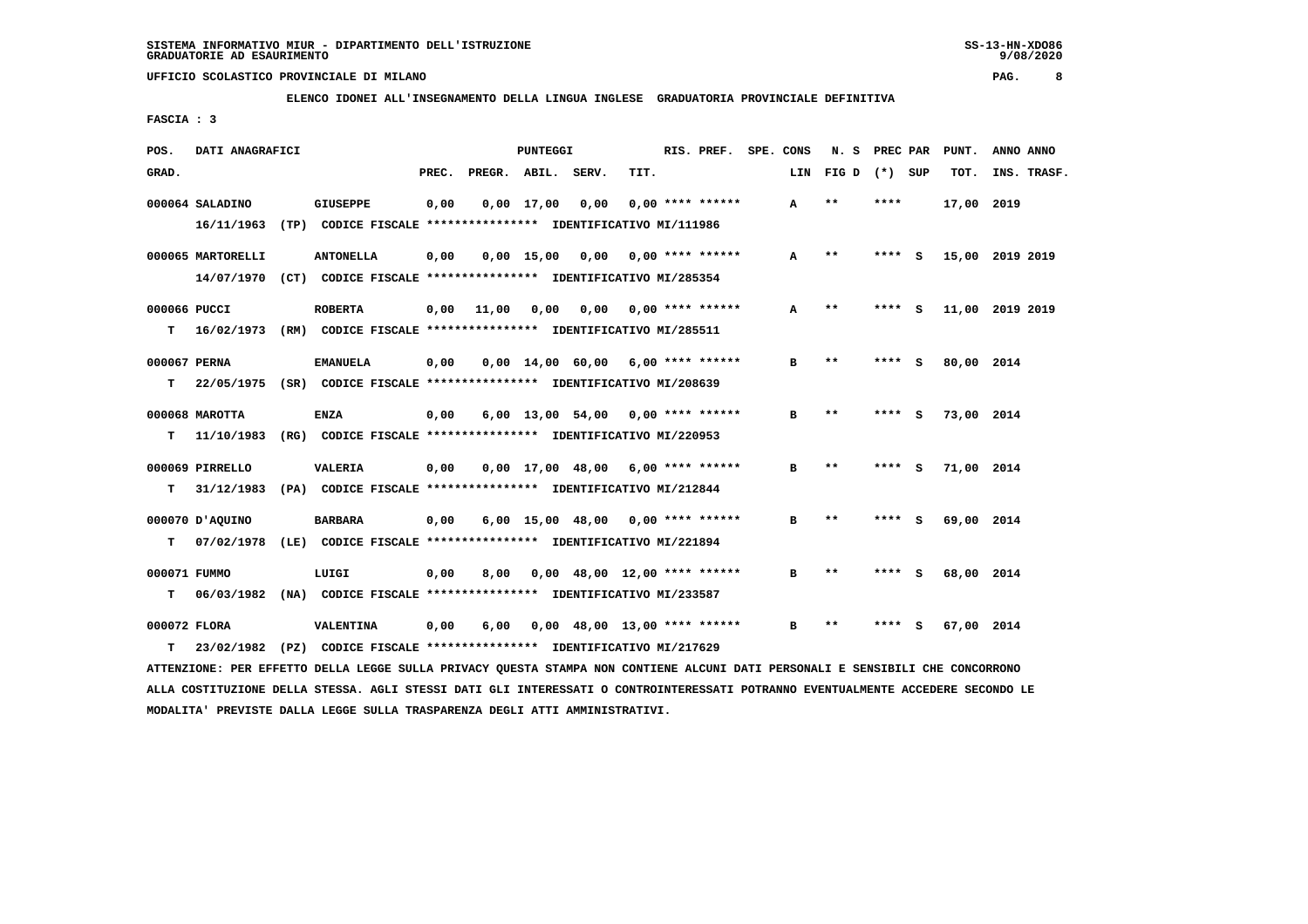**ELENCO IDONEI ALL'INSEGNAMENTO DELLA LINGUA INGLESE GRADUATORIA PROVINCIALE DEFINITIVA**

 **FASCIA : 3**

| POS.  | DATI ANAGRAFICI    |      |                                 |       |        | PUNTEGGI |                          |      | RIS. PREF.         | SPE. CONS | N. S  |              | PREC PAR |     | PUNT. | ANNO ANNO   |
|-------|--------------------|------|---------------------------------|-------|--------|----------|--------------------------|------|--------------------|-----------|-------|--------------|----------|-----|-------|-------------|
| GRAD. |                    |      |                                 | PREC. | PREGR. | ABIL.    | SERV.                    | TIT. |                    | LIN       | FIG D |              | $(*)$    | SUP | TOT.  | INS. TRASF. |
|       | 000073 CALDERONE   |      | <b>MARIA TINDARA</b>            | 0,00  | 18,00  | 0,00     | 0,00                     |      | $0,00$ **** ****** | в         | $* *$ | $\mathbf{x}$ | ****     |     | 18,00 | 2014        |
| т     | 04/04/1983         | (ME) | CODICE FISCALE **************** |       |        |          | IDENTIFICATIVO MI/233521 |      |                    |           |       |              |          |     |       |             |
|       |                    |      |                                 |       |        |          |                          |      |                    |           |       |              |          |     |       |             |
|       | 000074 CHIARAMONTE |      | LEA                             | 0,00  | 0,00   | 6,00     | 0,00                     |      | $0,00$ **** ****** | s         | $* *$ |              | ****     | S.  | 6,00  | 2007        |
| s     | 28/12/1984         | (PA) | CODICE FISCALE **************** |       |        |          | IDENTIFICATIVO MI/112090 |      |                    |           |       |              |          |     |       |             |
|       | 000075 CERUZZI     |      | <b>RENZO</b>                    | 0,00  | 0,00   | 6,00     | 0,00                     |      | $0,00$ **** ****** | s         | $* *$ |              | ****     | S.  | 6,00  | 2007        |
| s     | 01/10/1980         | (PZ) | CODICE FISCALE **************** |       |        |          | IDENTIFICATIVO MI/110303 |      |                    |           |       |              |          |     |       |             |
|       | 000076 MANCINI     |      | <b>ILARIA</b>                   | 0,00  | 0,00   | 6,00     | 0,00                     |      | $0,00$ **** ****** | s         | $* *$ |              | ****     | S.  | 6,00  | 2014 2014   |
|       |                    |      |                                 |       |        |          |                          |      |                    |           |       |              |          |     |       |             |
| s     | 30/01/1980         | (BA) | CODICE FISCALE **************** |       |        |          | IDENTIFICATIVO MI/192350 |      |                    |           |       |              |          |     |       |             |